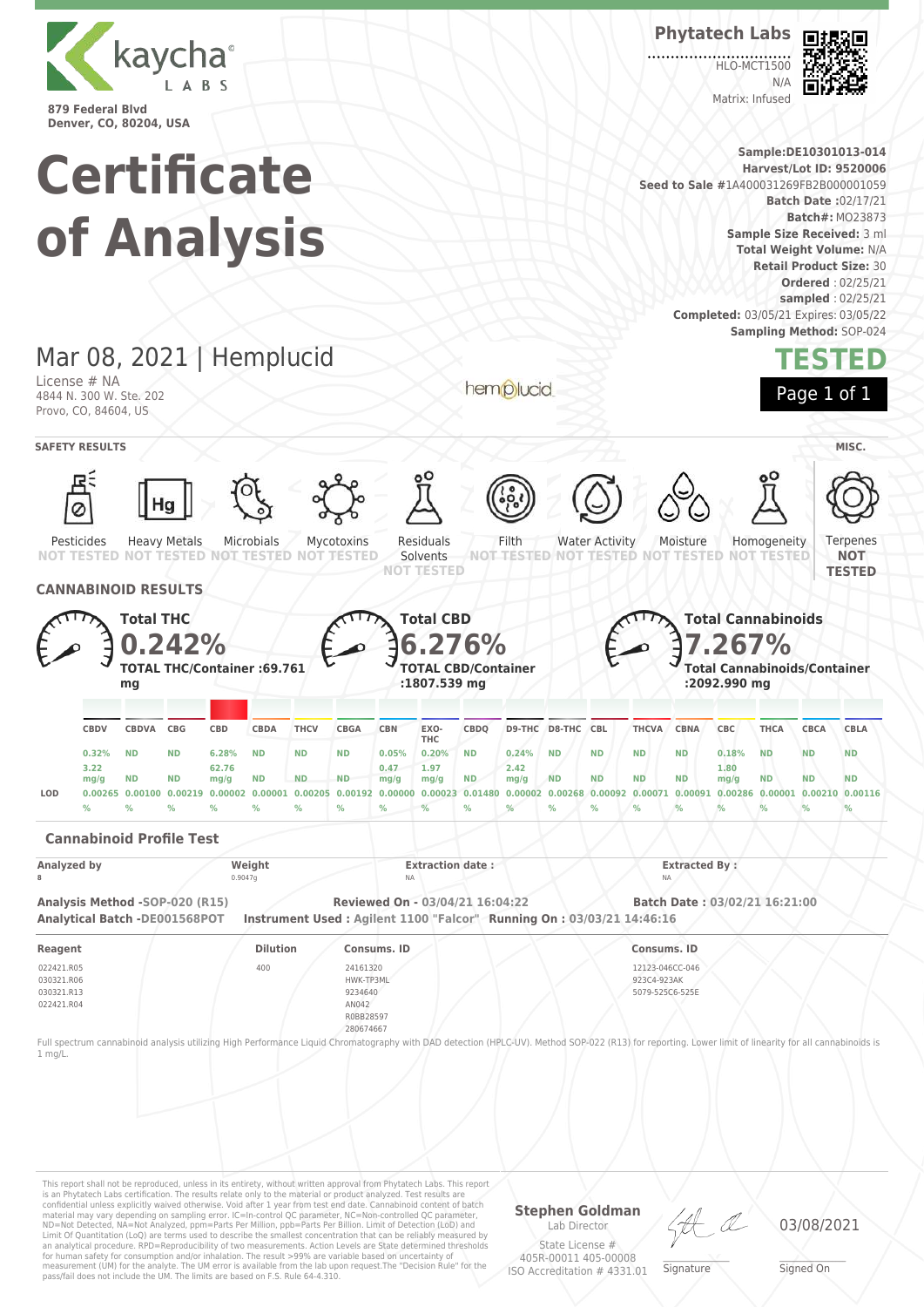

**Certificate of Analysis**

# Mar 19, 2021 | Hemplucid

License # NA 4844 N. 300 W. Ste. 202 Provo, CO, 84604, US

hemplucid



**Sample:DE10315004-003 Harvest/Lot ID: 9520006 Seed to Sale #**1A400031269FB2B000001112 **Batch Date :**02/17/21 **Batch#:** MO23873 **Sample Size Received:** 1 units **Total Weight/Volume:** N/A **Retail Product Size:** 30 gram **Ordered** : 03/11/21 **sampled** : 03/11/21 **Completed:** 03/19/21 Expires: 03/19/22 **Sampling Method:** SOP-024

**Phytatech Labs**

**HLO-MCT1500** 

Matrix: Infused

 $N/L$ 

## **PASSED** Page 1 of 2



This report shall not be reproduced, unless in its entirety, without written approval from Phytatech Labs. This report<br>is an Phytatech Labs certification. The results relate only to the material or product analyzed. Test

## **Stephen Goldman**

Lab Director State License # 405R-00011 405-00008 ISO Accreditation # 4331.01

\_\_\_\_\_\_\_\_\_\_\_\_\_\_\_\_\_\_\_ Signature

03/19/2021

\_\_\_\_\_\_\_\_\_\_\_\_\_\_\_\_\_\_\_ Signed On